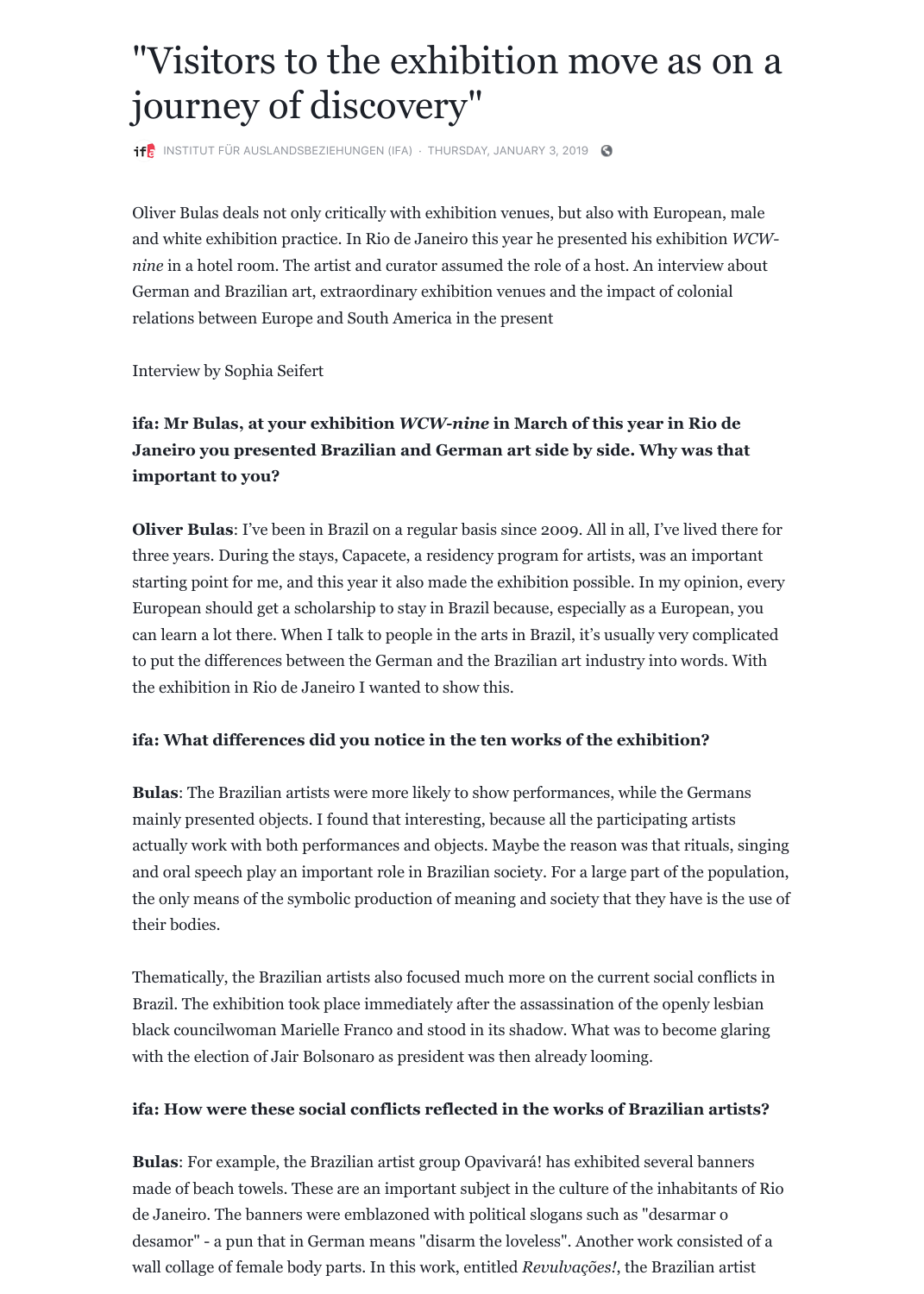#### **ifa: And what characterized the German works?**

**Bulas:** The Berlin-based artist Andrea Winkler spanned barrier several handbags were knotted together. By the changing the purpose of the states, the purpose of the states,  $\frac{1}{2}$ which otherwise serve to separate areas, these were relieved of a sculptural character. The work was called *BAGS* (*Global Trav*). graphic-like painting, showed the floor plan of a flat with lines witness to how the artist, Julia Horstmann, had previously move works confirmed certain stereotypes many Brazilian visitors ha include the precision and presentation of many the works, with control the possibilities of interpreting their works. In addition German artists to make an appreciatory gesture through their works, using  $\alpha$ or methods of presentation.

*"At previous exhibitions, guests* **had to sneak past the** *reception."*

**ifa: You organized the exhibition as part of the exhibit**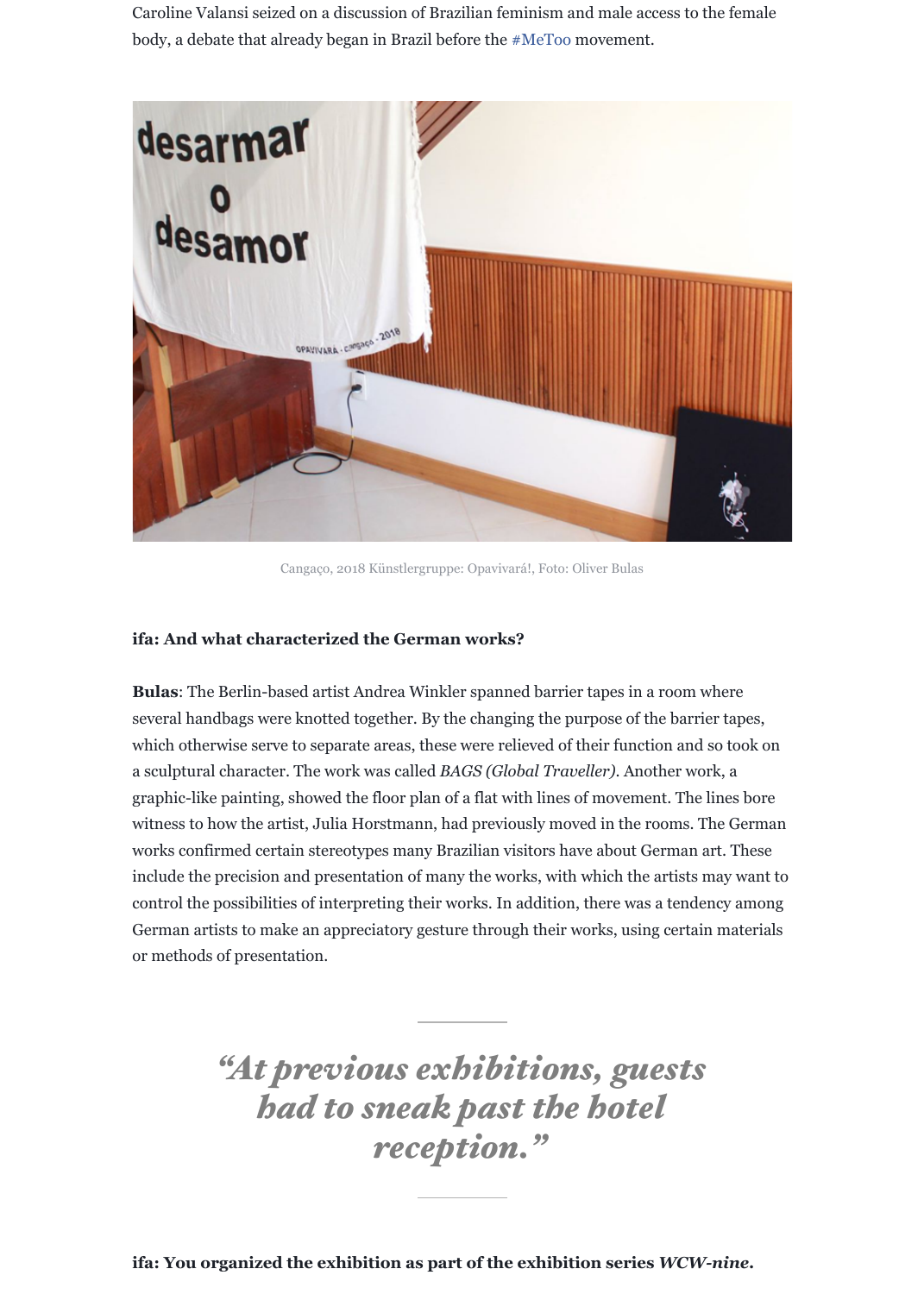#### **What is the project about?**

**Bulas**: *WCW-nine* was created with the dissolution of the WCW-Gallery, a gallery that existed between 2008 and 2013 in Hamburg. There we dealt with the conditions of exhibiting in art galleries, imitating and staging the operation of a conventional gallery. At some point I became more and more disturbed that the program of the gallery was white, male, heteronormative and European. I missed a critical and emancipatory orientation. *WCW-nine* then separated itself from the gallery as a non-commercial part. The exhibition series is shown nomadically at different places. We also want to use hotel rooms as exhibition venues, as we already did with the WCW-Gallery. Rio de Janeiro was the first stop of *WCW-nine* - a kind of experiment.

#### **ifa: What is the attraction for you of installing an exhibition in a hotel room?**

**Bulas**: I'm very interested in the temporary nature of this kind of exhibition. The emphasis here is on the process. And add to that the aspect of being a guest. The exhibition in Rio de Janeiro had a very private character and the guests, after carefully crossing the threshold, often moved like detectives or as on a journey of discovery. In this domestic situation, I played the role of a host and guided the guests through the exhibition. Designing an exhibition for a hotel room also gives the project a subversive character. The previous exhibitions of the WCW Gallery in hotel rooms were never arranged with the hotel; the guests had almost to sneak past the front desk. That's why these exhibitions usually lasted only one evening, since there was always the danger that our cover would be blown and we'd have to break off.

## **ifa: The exhibition in Rio de Janeiro was also held in a hotel room, but it ran a total of five days. Did you discuss your project there with the hotel owner?**

**Bulas**: Yes. In my view, because of the support from the ifa and the many participants, we couldn't risk having to cancel the exhibition at an early stage. The owner of the Ipanema Inn, where the exhibition took place, used to work at an art collection in London. As a result, he had little fear of contact with us. Originally we wanted to take some hotel that was rather

away from the city centre. But many hotel owners in these areas were very sceptical when they heard the words "art" and "exhibition". The Ipanema Inn was the only hotel that wanted to risk the venture. It's located, however, in a fairly wealthy, tourist district near Copacabana.

**ifa: Why did you originally want to exhibit in more remote areas?**

**Bulas**: When, as a European, you come to a developing country like Brazil with funding to

# *"With my artistic work, I want to uncover blind spots and question things criticaly."*